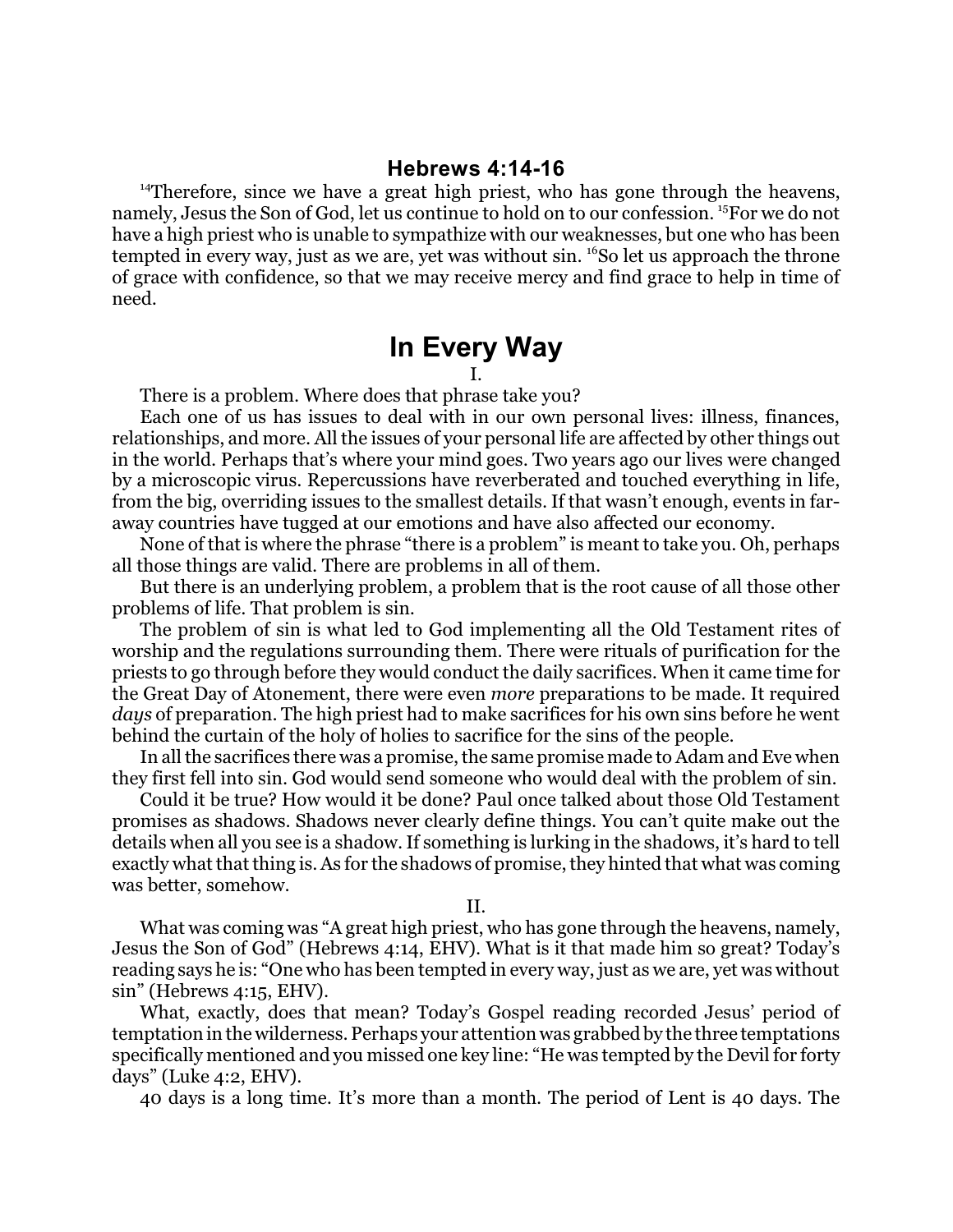Sundays during that time don't count toward the 40, because every Sunday is considered a mini-Easter, even though we leave out the Alleluias in Lent.

Today's sermon text says of Jesus: "[He] has been tempted in every way, just as we are, yet was without sin" (Hebrews 4:15, EHV). That wasn't just the 40 days that the Gospel reading speaks of, when Satan bombarded him in the wilderness; it was his whole life.

How do *you* do with temptation? I guess you could say that the Devil doesn't have to work very hard at tempting unbelievers. The only sin that condemns a person to hell is unbelief, and they already fall into that category. Satan just wants to keep them from hearing the Good News.

Perhaps he works a little bit harder with believers. He wants to turn you away from the truth and turn you aside to the myths of unbelief. A little more effort. Maybe even a *lot* more effort. After all, you have the Word of God to fight back with against the Devil and his raging and his temptations. As Luther said in today's hymn of the day: "one little word can fell him." One little word from the Word of God. So he attacks you harder. Just because you fell him once with the Word of God doesn't mean he won't try again—from another angle, and with a little more intensity. It's easy to slip. Failure isn't an option, it's the norm.

The writer to the Hebrews says: "For we do not have a high priest who is unable to sympathize with our weaknesses, but one who has been tempted in every way, just as we are, yet was without sin" (Hebrews 4:15, EHV).

Failure *wasn't* the norm for Jesus. Think about *his* life and *his* battles againstthe Devil. Satan knew a little secret, even if you haven't given it much thought. If Jesus failed—just once—Satan would have us all. One sin. Just a little one. One sin would do in the whole work of salvation.

Can you imagine the intensity of the onslaught? None of us can. Perhaps the verse from Hebrews understates things. Jesus was, indeed, tempted in every way we are, but to the extreme—to the ultimate lengths. Satan just needed *one*.

How long would *you* have lasted in the wilderness with nothing to do but be tempted by the Devil? Luke reports: "[Jesus] was tempted by the Devil for forty days. He did not eat anything during those days. When they came to an end, he was hungry. <sup>3</sup>The Devil said to him, 'If you are the Son of God, tell this stone to become bread'" (Luke 4:2-3, EHV).

One day. One day would have been tempting if I had the power of Jesus to turn stones into bread. Three or four days, tops, and I would have succumbed. We will confess in our creed in just a few minutes that Jesus was "truly human." Hunger is powerful. In the hands of Satan, human hunger was a powerful tool of temptation. Yet Jesus did not yield.

This is the Jesus we have. Strong in the face oftemptation. Unyielding, though there was intense pressure. He was a "Rock of obedience," as today's theme of the day put it.

III.

"We have a great high priest, who has gone through the heavens, namely, Jesus the Son of God" (Hebrews 4:14, EHV). At the Day of Atonement, the high priest would take the blood of the special sacrifice and go behind the curtain to the holy of holies. Behind that curtain was something called the Mercy Seat. The Mercy Seat was the cover on the Ark of the Covenant that held the 10 commandments and some manna and Aaron's staff that had bloomed. It was there, on the mercy seat, that God had promised his presence. There he was with his people. The Mercy Seat was obscured by the incense shoved in before the high priest entered. No one may see the face of God and live.

Jesus didn't go through the curtain. He went through the heavens, not into the holy of holies to the place God promised to dwell with his people, but into the very presence of God,